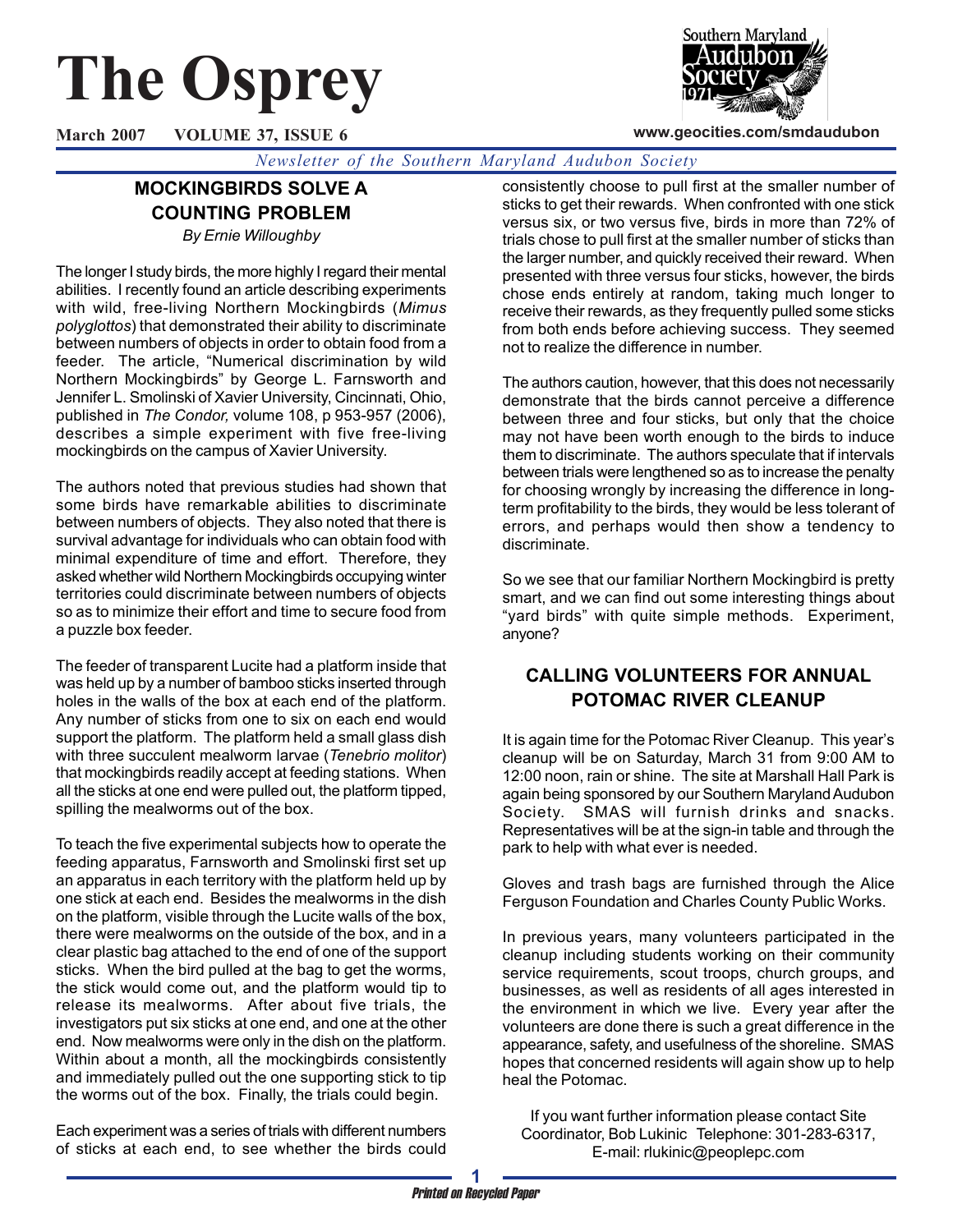## **REPORTS FROM THE FIELD**

#### **Point Lookout Christmas Bird Count, 26 December 2006, by Bob Boxwell**

Where's the ducks!? Rain had threatened the night before and the day ended up being mild, a bit breezy, and overcast. Although winter had officially arrived four days earlier, no one apparently mentioned this to the "wintering waterfowl". The mild fall all along the eastern seaboard made for some very low species counts and numbers. Diving duck species like the scaup, scoters, Goldeneye, Long-tailed Duck, and one lonely Ring-necked Duck showed up, but numbering in the tens and hundreds, rather than the hundreds and thousands. If you forget about our residential Black Ducks and Mallards, we were completely skunked on the puddle ducks!

We still ended up with 96 species (some results still out). We did well with owls finding all four residential species (the barn owls nesting in the Ridge area were found). The bird of the count was a white pelican found off Point Lookout by Kyle Rambo. This was probably from the flock hanging out at Assateague. Maybe it was checking out the brown pelican's invasion of St. Mary's County. Doug Lister and I found a dozen on a nesting platform off Webster Field. Anne Bishop and Jim Boxwell blew that number out with an amazing 57 birds loafing on the piers at the end of Wynn Road.

I would like to thank all the other participants for their time and effort. Christmas Counts are always better with company. After being ill for last year's count, it was nice to be out in the field. It would have been nicer with more birds, but those are the breaks. Wonder when winter's going to show up?

#### **Fort Belvoir Christmas Bird Count, Maryland Side, 31 December 2006, by Carol Ghebelian**

We participated in the Ft. Belvoir, VA Christmas Bird Count by surveying the Maryland Side of the count circle on Sunday, Dec. 31, 2006. We had eight teams of 24 birders afield, along with 4 feeder counters. Despite the warm weather of the season, we were still able to find our average count of 87 species and add 1 new species to our cumulative list. Gwen Brewer and George Jett found a Surf Scoter on the Potomac near National Colonial Farm, bringing our total species for this sector (begun in 1981) to 128. Other birds of note were 3 Tree Sparrows and 3 Greater Yellowlegs found by David Wilmot and John and Carrie Staples in Fenwick, and a Bonaparte's Gull again frequenting the Piscataway Wastewater Treatment Plant. Unusual feeder birds were a pair of Baltimore Orioles at Dave Brenneman's in Ft. Washington, and a Yellow-throated Warbler at the Ghebelian's in Indian Head. Both species have frequented the feeders since mid-November. The total individuals, 17,152, was lower than usual due to the fewer waterfowl numbers this season. Chris Ordiway's team at Hard Bargain's Piscataway Creek found the only Gadwall (440), American Wigeon (245), and the large raft of American

Coot (2000). It is interesting that Black Vultures outnumbered Turkey Vultures. Northern Bobwhite remain missing, as were Red-headed Woodpecker and Rusty Blackbird, all species of concern. Anecdote *du jour* went to the Ft. Washington team's sighting of a Cooper's Hawk taking a small bird in flight. We were pleased to have 5 volunteers from neighboring states who enjoy helping out in Southern Maryland.

#### **12th Annual Patuxent River Christmas Bird Count (2006-2007) 31 December 2006, by Doug Lister**

We completed year 12 this count and had some great contributions to our overall species total. Fourteen souls braved pleasant weather conditions to spend the day in pursuit of humankind's most frustrating obsessive compulsive disorder. Our numbers were good, solid, middle of the road tallies for the past 12 years with 97 species and 19,784. Most expected species showed up in some form or another with count high numbers for Pied-billed Grebe (tied with 4), a whopping 85 Black Vultures, and 171 Turkey Vultures. Waterfowl were notably light in numbers, but our great Ruddy Duck competition had a good mid-range showing for the 12 year count with slightly over 5,000 individuals. We also tallied 10 Wild Turkey, 1 Palm Warbler, and 107 American Pipits to round out circle high counts. A Baltimore Oriole, our second record in 12 years, was at a feeder in Town Creek.

We had some pretty big misses this trip, not through lack of trying, but we did miss Great-horned Owl, Red-breasted Nuthatch and Golden-crowned Kinglet for the first time in 12 years. Also, I'm curious how we only came up with 61 Long-tailed Ducks. I remember counting Oldsquaws by the thousands in years past. Perhaps the name change offended them? And the horror of all horrors, we had more Mute Swans (22) than Tundra Swans (19). Somebody really ought to do something about that.

The neatest additions to the count were three new species, Brown-headed Nuthatch, Nelson's Sharp-tailed Sparrow and Marsh Wrens. If we throw in both Domestic Goose and Muscovy Duck we come up with a pretty darn impressive 12 year species total.

#### **Allen's Fresh and Cobb Island, 20 January 2006 by George Jett**

On January 20 twelve hardy souls braved the cold winds to search for winter waterfowl, woodpeckers, and sparrows from Allen's Fresh to Cobb Island. We had a fair to poor day with the wind keeping many of the songbirds out of sight and sound. The total tally for the day was 53 species and included twelve species of waterfowl, five species of woodpeckers, and seven species of sparrows.

Waterfowl highlights were Greater and Lesser Scaup, Oldsquaw, Black and Surf Scoter, American Goldeneye, and one Red-breasted Merganser. Highlights for the woodpeckers were Yellow-bellied Sapsucker and Pileated. Sparrows of note were Eastern Towhee, Field, Savannah, and Swamp Sparrows.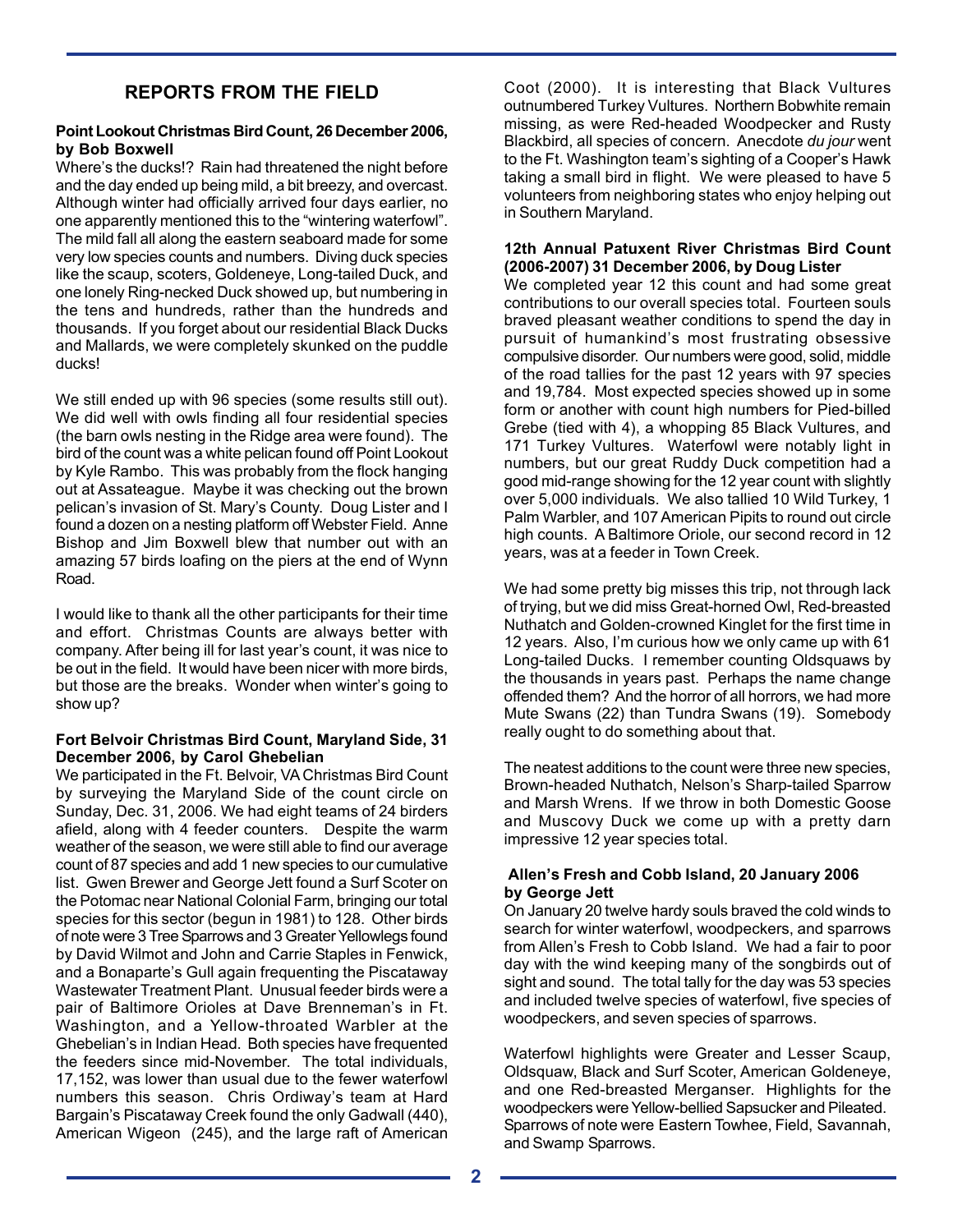Other then the common Bald Eagles, raptors were very hard to come by. Others included Northern Harrier, a largish accipiter, and a Kestrel along the way. We found both Black and Turkey Vultures.

The water level at Allen's Fresh was very low from the hard and steady north winds, but we found only two species of shorebirds, three Wilson's Snipe, and the expected Killdeer. We found only Ring-billed, Herring, and Great Black-backed Gulls. Blackbirds were well represented (four species) with Eastern Meadowlark being our highlight.

Amazingly we did not locate a number of common resident and expected wintering species. They included most of the dabbing ducks (e.g. American Wigeon, Pintail), Redshouldered & Red-tailed Hawks, Belted Kingfisher, Hairy Woodpecker, Tufted Titmouse, White-breasted Nuthatch, Fox Sparrow, and Purple Finch. Where oh where have all the birdies gone?

Thanks to those who came along. All had a good time.

## **THE LUTHER GOLDMAN BIRDING TRAIL A PROGRESS REPORT**

*By Rich Dolesh and Maureen Blades, Luther Goldman Birding Trail Committee, Prince Georges Audubon Society*

A few months ago, a group of friends and former colleagues of the late Luther Goldman proposed plans for a birding trail on public lands as a memorial tribute to this renowned wildlife biologist, photographer, nature tour leader, and beloved longtime member of the Prince Georges Audubon Society. We are pleased to report that on September 21, 2006, the Prince George's County Planning Board unanimously approved designating a portion of existing trails of the Anacostia Tributary Trail System at Lake Artemesia near College Park, MD, as the Luther Goldman Birding Trail. This 2-mile trail, which is on parklands of the Maryland-National Capital Park and Planning Commission (MNCPPC), will start at the entrance to Lake Artemesia, loop around the lake and its wetlands, and extend up Indian Creek, returning to the parking lot at the entrance to the park.

Lake Artemesia is an unusual and interesting site. Historic goldfish ponds once present on the site were reconstructed into a large lake with shallow water wetlands as part of the excavation of track bed material for construction of Metro. Lake Artemesia is situated near the floodplain of the upper Anacostia River, and this beautifully landscaped and environmentally diverse site is excellent bird habitat and draws a diverse range of species on a year round basis. Luther Goldman lived in nearby Berwyn Heights and loved to bird this area regularly. He contributed many records to the bird checklist for this site.

Continued on page 4

### **FOSTER PARENTS NEEDED**



Southern Maryland Audubon Society sponsors the banding of nestling birds of prey, or raptors, with serially numbered aluminum bands in cooperation with the Bird Banding Laboratory of the U. S. Department of the Interior, as part of our bird research and conservation activities in Southern Maryland. Limited numbers

of Osprey and Barn Owl nestlings become available each year for adoption. The gift of \$10 for an Osprey adoption, or of \$25 for a Barn Owl adoption, contributes to a special fund for the support of raptor research and raptor conservation projects. The foster parent receives:

- A certificate of adoption with the number of the U. S. Department of the Interior band, and the location and date of the banding.
- Information on the ecology and migration patterns of the species, photo of a fledgling, and any other information on whereabouts or fate of the bird that may be available.

Interested? Here's how to become a foster parent of an Osprey or a Barn Owl. Send \$10.00 for each Osprey, or \$25 for each Barn Owl to:

**Southern Maryland Audubon Society ATTN: Adoption Program 11350 Budds Creek Rd. Charlotte Hall, Maryland 20622**



| <b>ADOPT A RAPTOR</b>                                                  |  |  |  |  |  |
|------------------------------------------------------------------------|--|--|--|--|--|
| Name:                                                                  |  |  |  |  |  |
| Address:                                                               |  |  |  |  |  |
|                                                                        |  |  |  |  |  |
|                                                                        |  |  |  |  |  |
| I wish to adopt (check one):                                           |  |  |  |  |  |
| (number of) Osprey, \$10.00 each<br>(number of) Barn Owl, \$25.00 each |  |  |  |  |  |
| <b>Amount Enclosed:</b><br>(Make checks payable to:                    |  |  |  |  |  |
| Southern Maryland Audubon Society)                                     |  |  |  |  |  |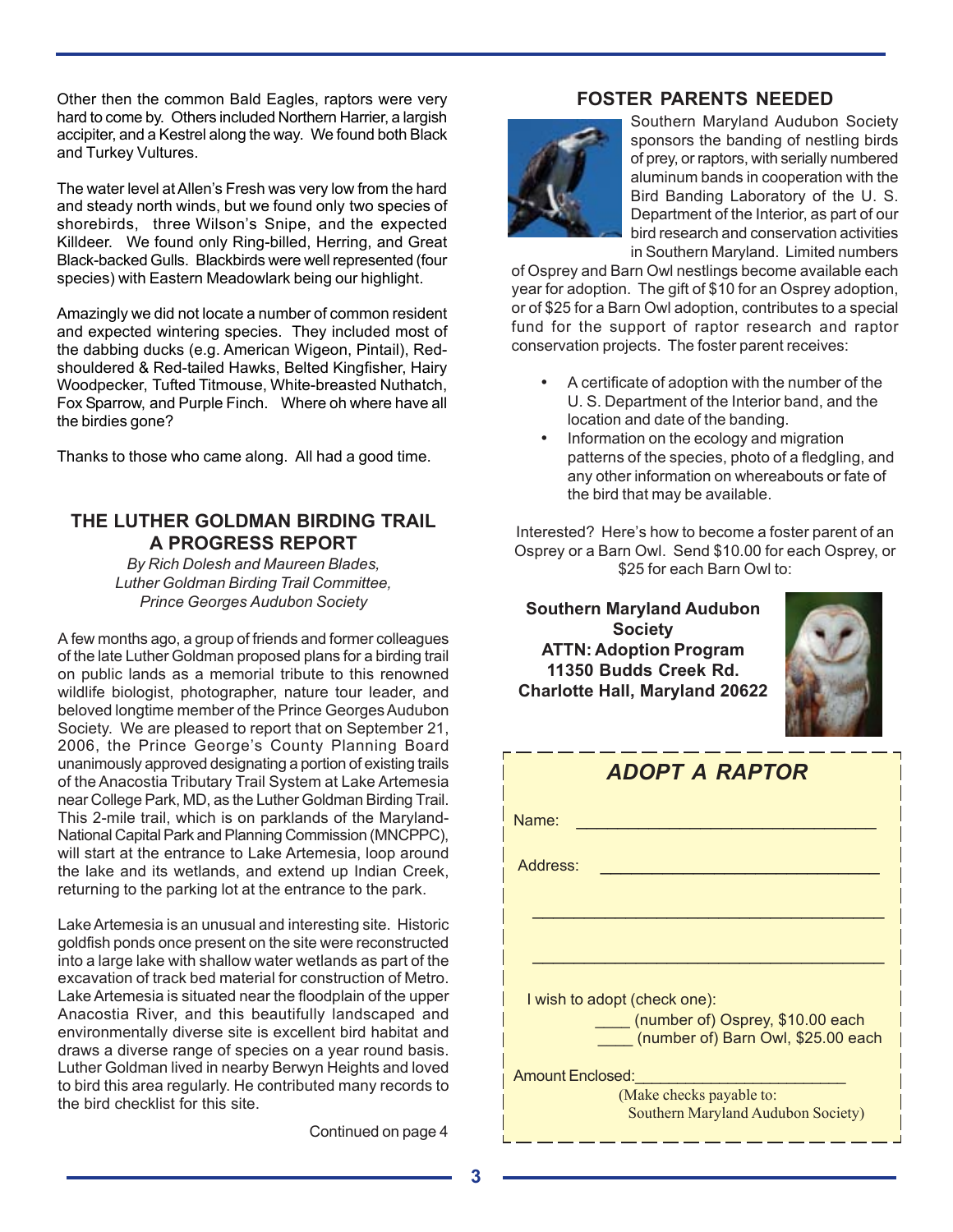A number of volunteers from local birding clubs and conservation organizations are donating their time and talents to making the project a reality. The Luther Goldman Birding Trail committee is working with Park and Planning staff on design of signs, a trail map, a brochure and a comprehensive bird checklist. A dedication ceremony is planned for the late spring or early summer. Dave Mozurkewich with support from other knowledgeable birders will write a detailed birding site guide. Don Messersmith is researching a history of birding in Prince George's County, which will go into the guide and other educational materials for the trail. Rich Dolesh and Maureen Blades are working with Park and Planning on text for interpretive and entrance signs.

The birding trail will have an entrance sign commemorating Luther's life and work. It will include a map of the 2.2 mile trail, and have brochures and bird checklists at the entrance. In support of this project, the MNCPPC will install nine interpretive signs along the trail on songbirds, waterfowl, mammals, fish and other natural history topics of interest. This first-of-its-kind birding trail in the Anacostia watershed could serve as a catalyst for a larger Anacostia River Birding Trail. Many birders in the metropolitan DC area have expressed interest in an Anacostia Birding Trail. If you are interested in this concept, please contact Rich Dolesh at dolesh@erols.com

Now, that the Luther Goldman Birding Trail has been officially approved and a tax-exempt charitable organization has agreed to accept donations for the project, your donations are welcome. Contributions are needed to complete this project. No contribution is too small. Want to help? Individuals and groups may mail a check to: Prince George's Audubon Society, P.O. Box 2598, Laurel, MD 20709-2598. Please mark your memo line: Luther Goldman Birding Trail or LGBT. For more information, contact Maureen Blades at 301-262-5148 (mblades@comcast.net), or Rich Dolesh at 202-887-0290 (w) (dolesh@erols.com).

## **TEACHERS, NATURALISTS, ENVIRONMENTAL EDUCATORS: APPLY NOW FOR A SCHOLARSHIP TO A MAINE AUDUBON SUMMER WORKSHOP**

Southern Maryland Audubon Society is accepting scholarship applications for the Workshop for Educators, or other workshops, offered at Maine Audubon's Hog Island camp. Week long summer workshops begin on June 19 and end on September 15.

Go to http://maineaudubon.org for information on the workshops.

Teachers, naturalists and environmental educators working in Calvert, Charles, southern Prince George's and St. Mary's Counties are eligible to apply for the scholarship.

Your one page application should state your name, home and work address, phone numbers, and email address. You should tell how the camp experience will increase your knowledge and enhance your teaching.

Your supervisor or principal must write a letter of recommendation.

March 27 is the deadline for Southern Maryland Audubon Society to receive your application and letter of recommendation.

The scholarship recipient will be selected by Board of Directors of Southern Maryland Audubon Society at their meeting on March 28.

The recipient will arrange for travel to the camp.

Send your application and letter of recommendation to:

Millie Kriemelmeyer SMAS Education Chair 16900 Mattawoman Lane Waldorf MD 20601-32801 Fax: 301-782-7615 milliek@radix.net

|                                                                                       | <b>HELP SMAS PROVIDE BINOCULARS</b><br><b>FOR SCHOOL AND YOUTH ENVIRONMENTAL EDUCATION PROGRAMS</b> |  |  |  |  |
|---------------------------------------------------------------------------------------|-----------------------------------------------------------------------------------------------------|--|--|--|--|
|                                                                                       | <b>DONATION FOR BINOCULAR FUND</b>                                                                  |  |  |  |  |
| Your name:                                                                            | <b>Amount donated \$</b>                                                                            |  |  |  |  |
| Your address:                                                                         |                                                                                                     |  |  |  |  |
|                                                                                       |                                                                                                     |  |  |  |  |
| Mail to: Southern Maryland Audubon Society, P.O. Box 181, Bryans Road, Maryland 20616 |                                                                                                     |  |  |  |  |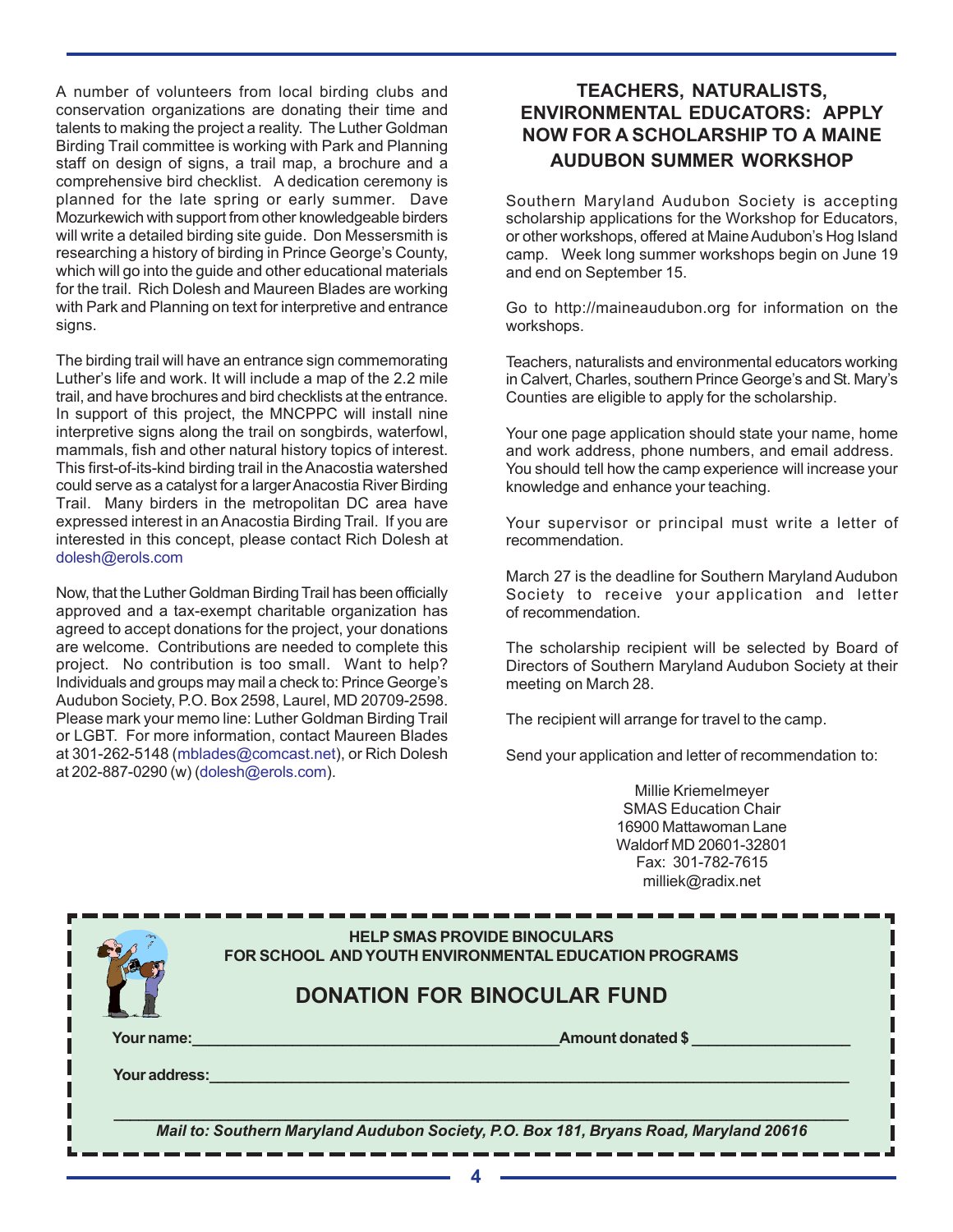### **AUDUBON MARYLAND-DC HELPS DRAFT CONSERVATION PLAN FOR SALTMARSH BIRDS**

**Washington, DC, January 18, 2007** - Audubon Maryland-DC recently assisted Blackwater National Wildlife Refuge in drafting its Comprehensive Conservation Plan (CCP) in order to benefit saltmarsh birds at Blackwater-Fishing Bay Important Bird Area.

This IBA contains the largest contiguous block of coastal marsh in the Chesapeake region and supports globally important populations of Saltmarsh Sharp-tailed Sparrows and Black Rails and continentally important populations of American Black Duck and Seaside Sparrow.

Audubon Maryland-DC's Director of Bird Conservation, David Curson, provided a management objective for the plan that recognized the regional and national importance of the saltmarsh bird community and suggested management strategies for their long-term conservation. Management challenges affecting marsh-dependent birds at Blackwater-Fishing Bay IBA include marsh erosion, fire management, and the paucity of research on marshbird populations.

To view the Chesapeake Marshlands National Wildlife Refuge Complex CCP, published in September 2006, please visit http://library.fws.gov/CCPs/CMC/cmc\_index\_final.html.

Events continued from page 6

#### March 28—**Wednesday**—7:00 PM – 9:00 PM. **Board of Directors Meeting**

Charles County Library, La Plata. Directors meetings are open to any member.

March 31—**Saturday**—9:00 AM – noon. **Special Event** Marshall Hall Park, Charles County. **Potomac River Cleanup**. Leader: Bob Lukinic (301-283-6317, rlukinic@peoplepc.com). See the notice on page 1 for details.

## **WELCOME, NEW MEMBERS!**

**Michael Hallett, San Diego, CA Alfred Thomas, La Plata Dawn Dominguez, Temple Hills Mardalee Dickinson, Welcome Mr/Mrs Michael Chaney, Huntingtown Mark Delfs, Dunkirk Cathleen Gantt, Indian Head Ms. Negron, Ft Washington Valarie Austin, Waldorf**

#### ○○○○○○○○○○○○○○○○○○○○○○○○○○○○○○○○○○○○○○○○○○○○ ○○○○○○○○○○○○○○○○○○○○○○○○ **NEW OR RENEWAL MEMBERSHIP APPLICATION**

- Please enroll me as a member of the Audubon Family and the Southern Maryland Audubon Society. I will receive the chapter newsletter, *The Osprey*, and all my dues will support environmental efforts in Southern Maryland.
- $\Box$  Please enroll me as a member of the National Audubon Society at the Introductory Offer, or renew my National membership. My membership will also include membership in the Southern Maryland Audubon Society. I will receive National's *Audubon* Magazine, the chapter newsletter, *The Osprey*, and support national and local environmental causes. A fraction of my dues will be returned to the local chapter.

|                                                                                                             | Name                                                               |                                                                                                |     |  |  |
|-------------------------------------------------------------------------------------------------------------|--------------------------------------------------------------------|------------------------------------------------------------------------------------------------|-----|--|--|
|                                                                                                             |                                                                    |                                                                                                |     |  |  |
|                                                                                                             |                                                                    | State $\frac{1}{\sqrt{1-\frac{1}{2}} \cdot \frac{1}{\sqrt{1-\frac{1}{2}} \cdot \frac{1}{2}}}}$ | Zip |  |  |
| <b>Chapter-Only Dues</b> (new/renewal)<br>Make check payable to<br><b>Southern Maryland Audubon Society</b> |                                                                    |                                                                                                |     |  |  |
|                                                                                                             |                                                                    |                                                                                                |     |  |  |
|                                                                                                             | Senior/Student 1yr \$15 2yr \$28 3yr \$42                          |                                                                                                |     |  |  |
|                                                                                                             | \$500<br>Individual Lifetime Membership<br>Senior (0ver 62) $$250$ |                                                                                                |     |  |  |

**Mail to: Southern Maryland Audubon Society Attn: Membership P.O.Box 181 Bryans Road, MD 20616**

#### **National Dues, Make check payable to National Audubon Society**

 $\Box$  Introductory Offer - 1 year \$20 **Introductory Offer** – 2 year  $$30$ Senior/Student \$15 **a** Renewal Rate \$35